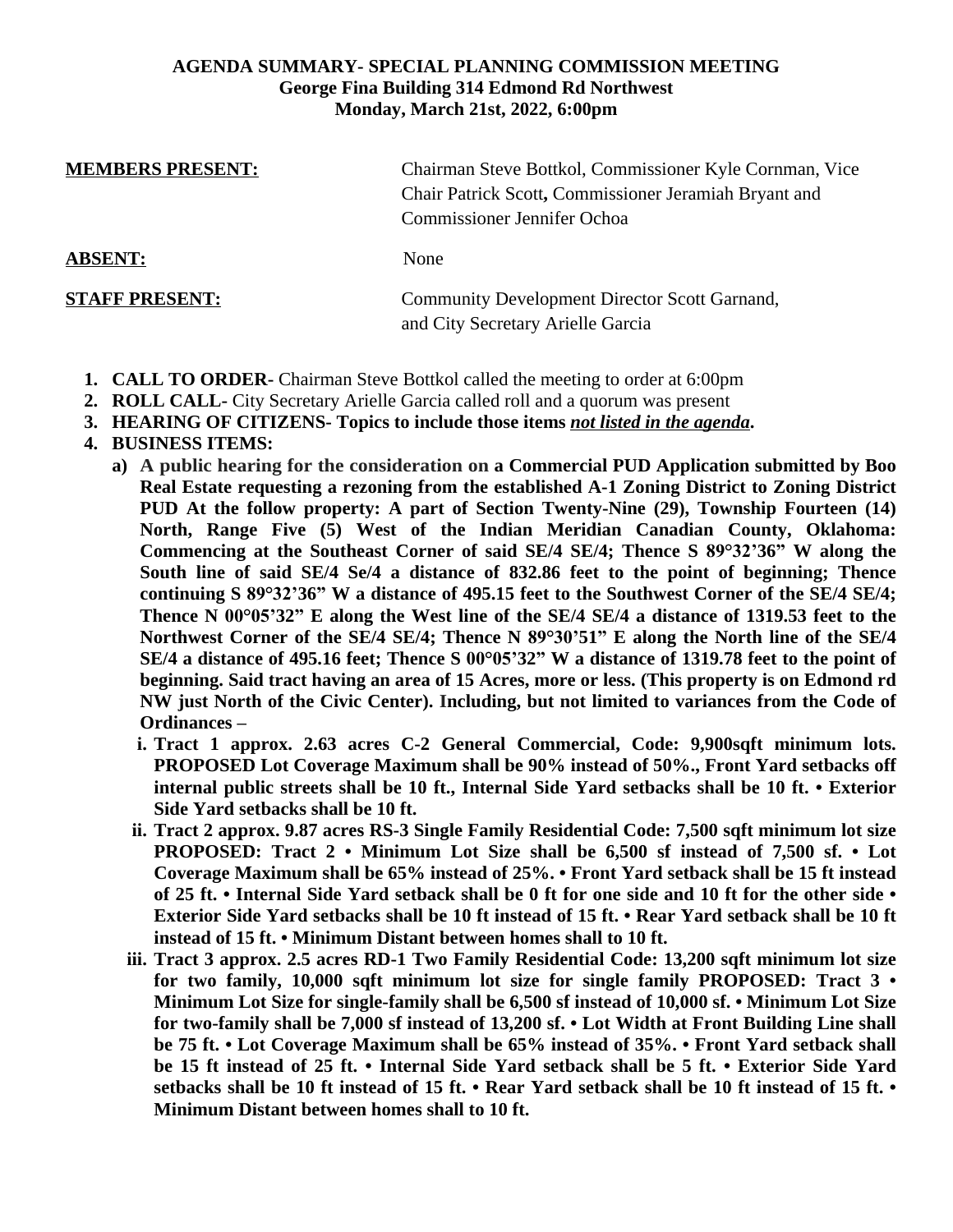Vice Chair Patrick Scott made a motion to open a public hearing. Motion was seconded by Commissioner Jeramiah Bryant.

# **VOTE WAS:**

**AYE:** Chairman Steve Bottkol, Commissioner Kyle Cornman, Vice Chair Patrick Scott**,** Commissioner Jeramiah Bryant and Commissioner Jennifer Ochoa

**NAY:** None

Jessie M. addressed the commission

The neighbors are concerned. The lot size is smaller. Crash gate on the west end of Windmill Park. School traffic will end up coming through our neighborhood.

Vice Chair Patrick Scott made a motion to close the public hearing. Motion was seconded by Commissioner Kyle Cornman.

**VOTE WAS:** 

**AYE:** Chairman Steve Bottkol, Commissioner Kyle Cornman, Vice Chair Patrick Scott**,** Commissioner Jeramiah Bryant and Commissioner Jennifer Ochoa

NAY: None

**b) Discussion, consideration, and possible action on a Commercial PUD Application submitted by Boo Real Estate requesting a rezoning from the established A-1 Zoning District to Zoning District PUD At the follow property: See above for full legal description and proposed conditions. (This property is on Edmond rd NW just North of the Civic Center).**

Dean Coleta addressed the commission

The property is all zoned as commercial. There is 700 feet that is commercial. We will have some dense residential and some duplex lots. There are complex lot sizes, we are wanting to put in what is needed. There will be some traffic that goes through. Developer will provide 2 exit/entrance lanes. Drainage will be put in.

Chairman Steve Bottkol addressed the commission

For commercial and residential there are different requirements for roofing and sidewalks. We don't recognize RS3 any longer. It will have to be RS2.

Community Development Director Scott Garnand addressed the commission They need a PUD

Chairman Steve Bottkol addressed the commission

There are things we need in paper. I am concerned of a long straight road and speeding. We could put stop signs in. These things need to be put in paper and brought back before we send this to the council. When there are commercial lots, people tend to not stop at the stop signs. I don't like the design. How are we going to define the commercial lot from the roads? I would like to defer this until April and get the paperwork right for City Council.

Chairman Steve Bottkol made a motion to table item a until the April meeting. Motion was seconded by Commissioner Patrick Scott.